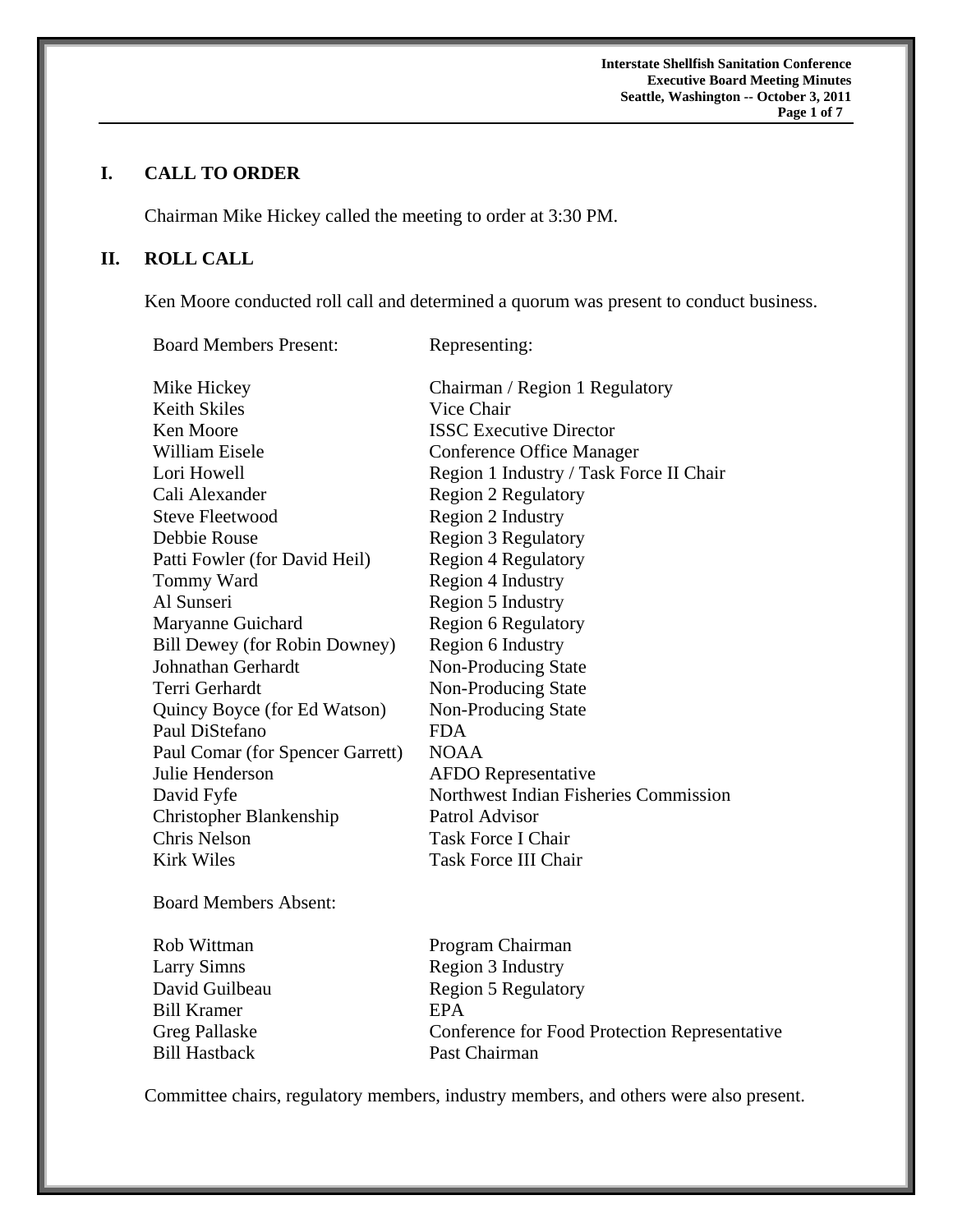A. Board Vacancies

 Ken Moore reported to the Board that Region 4 Regulatory representatives recommended the Board appoint Patti Fowler to replace David Heil. A motion to approve was made by Lori Howell and seconded by Johnathan Gerhardt. The motion carried with a voice vote by the Board.

B. Board Alternates

Ken Moore advised the Board of the following recommendations.

- 1. Appoint Dave Wallace as Region 3 Industry alternate to replace Pete Jensen. A motion to approve was made by Bill Dewey and seconded by Chris Nelson. The motion carried with a voice vote by the Board.
- 2. Patti Fowler will submit a recommendation for approval at the October 7, 2011, meeting to fill Region 4 Regulatory Board alternate vacancy.
- 3. Cali Alexander will submit a recommendation for approval at the October 7, 2011, meeting to fill Region 2 Regulatory Board alternate vacancy.

#### **III. MINUTES**

 Ken Moore advised the Board that minutes would be distributed for review and approval at the October 7, 2012, Board meeting.

# **IV. INTRODUCTORY COMMENTS**

#### A. Chairman

Mike Hickey welcomed everyone to Seattle and hopes this will be a great Conference.

#### B. FDA

Paul DiStefano advised the Board that Bob Connell, formerly with the State of New Jersey, has joined FDA as a Regional Shellfish Specialist in the Mid-Atlantic Region. Paul also reported that FDA had conducted and completed an audit of the New Zealand Shellfish Program and New Zealand passed with flying colors. A seafood agreement will be adopted following the FDA formal review process has been completed.

#### C. NOAA (NMFS)

Paul Comar advised that Spencer Garrett would provide NMFS comments at the October 7, 2012, Board meeting. Bill Dewey commented that in June NOAA and Department of Commerce both adopted updated aquaculture policies. Bill said that in releasing those policies they also announced the launch of a national shellfish initiative to increase shellfish aquaculture and shellfish restoration around the country.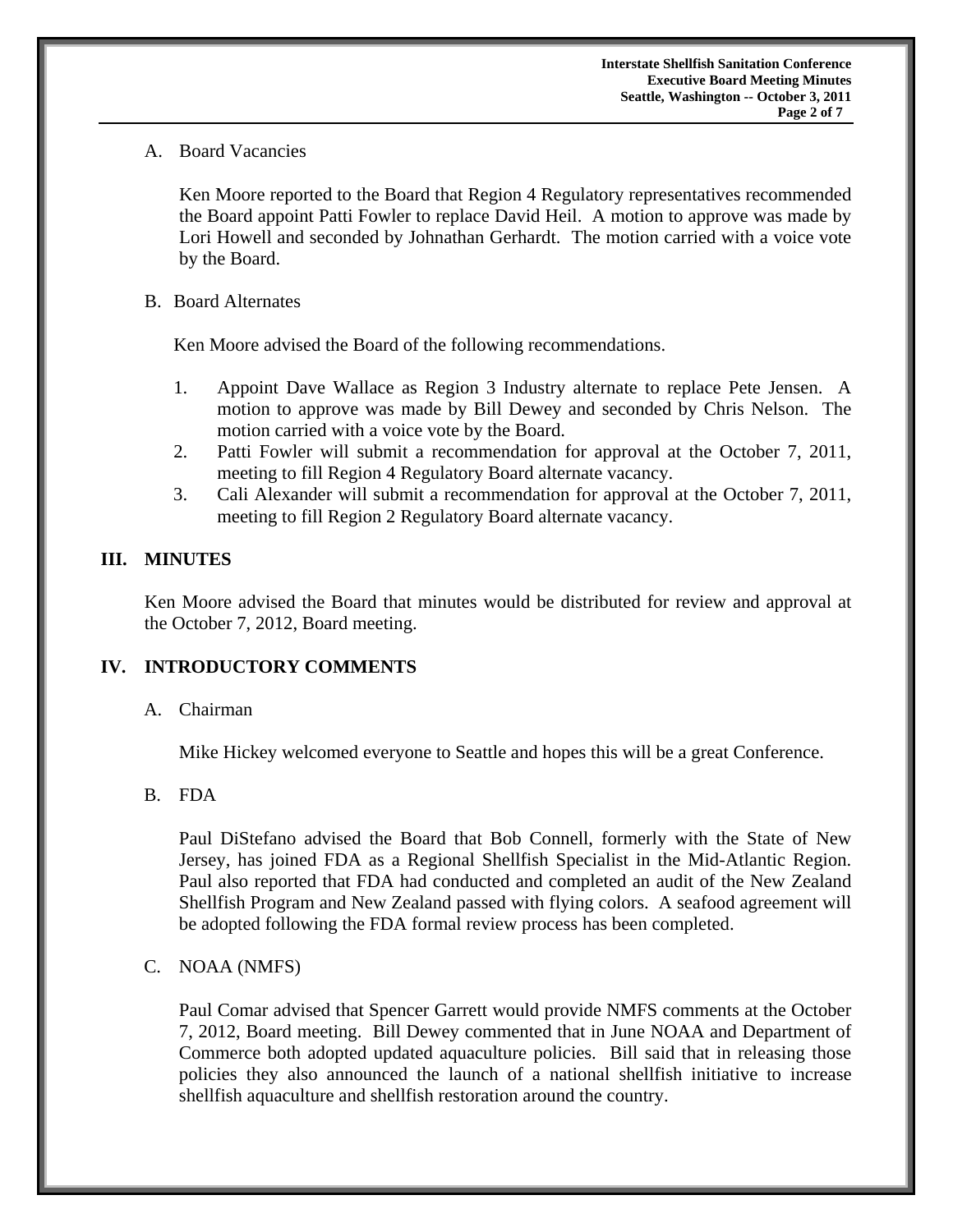**Interstate Shellfish Sanitation Conference Executive Board Meeting Minutes Seattle, Washington -- October 3, 2011 Page 3 of 7** 

# D. EPA

Bill Kramer was absent and no report was provided to the Board at this time.

### **V. PROGRAM CHAIRMAN'S REPORT**

- A. 2012 Meetings
- B. 2013 Biennial Meeting

Ken Moore reported that there will probably be two Board meetings held in 2012 and the most cost effective and convenient location will be selected. Ken also reported that the rotation for the 2013 Biennial Meeting will take us back to the Gulf Region and solicitation for bids will begin next summer.

# **VI. COMMITTEE REPORTS**

A. Executive Committee

 Ken Moore asked the Board members to review the Financial Statement and 2012 Budget for discussion and approval at the October 7, 2012, Board meeting.

B. Audit Committee

 Lori Howell reported that the Audit Committee has continued to oversee ISSC audit activities as necessary and keeps open communication with the auditor. Lori advised the Board that it is time in the three year cycle to solicit bids for the next audit. The Executive Office has determined those accounting/audit firms in the Columbia area that are qualified and willing to do this specialty type of audit. Requests for Proposals will be sent to these six firms and the Committee will be involved in reviewing the proposals.

C. Proposal Review Committee

 Lori Howell submitted the Committee's proposal review and ranking report to the Board for review and approval. Maryanne made a motion to accept the report of the Proposal Review Committee as amended below and the motion was seconded by Paul DiStefano. The motion carried with a voice vote by the Board.

- 1. Proposal 05-100: No action; no additional information has been submitted.
- 2. Proposal 05-109: No action; recommendation of Lab Methods Review Committee.
- 3. Proposal 05-115: No action; insufficient information.
- 4. Proposal 09-102: No action;
- 5. Proposal 11-208: Transfer to Task Force III for consideration.
- 6. Proposal 09-201: No action.
- 7. Proposal 09-205; Transfer to Task Force I
- 8. Proposal 03-204: No action; no additional information has been submitted.
- 9. Proposal 05-308: No action; proposal was addressed in 2009.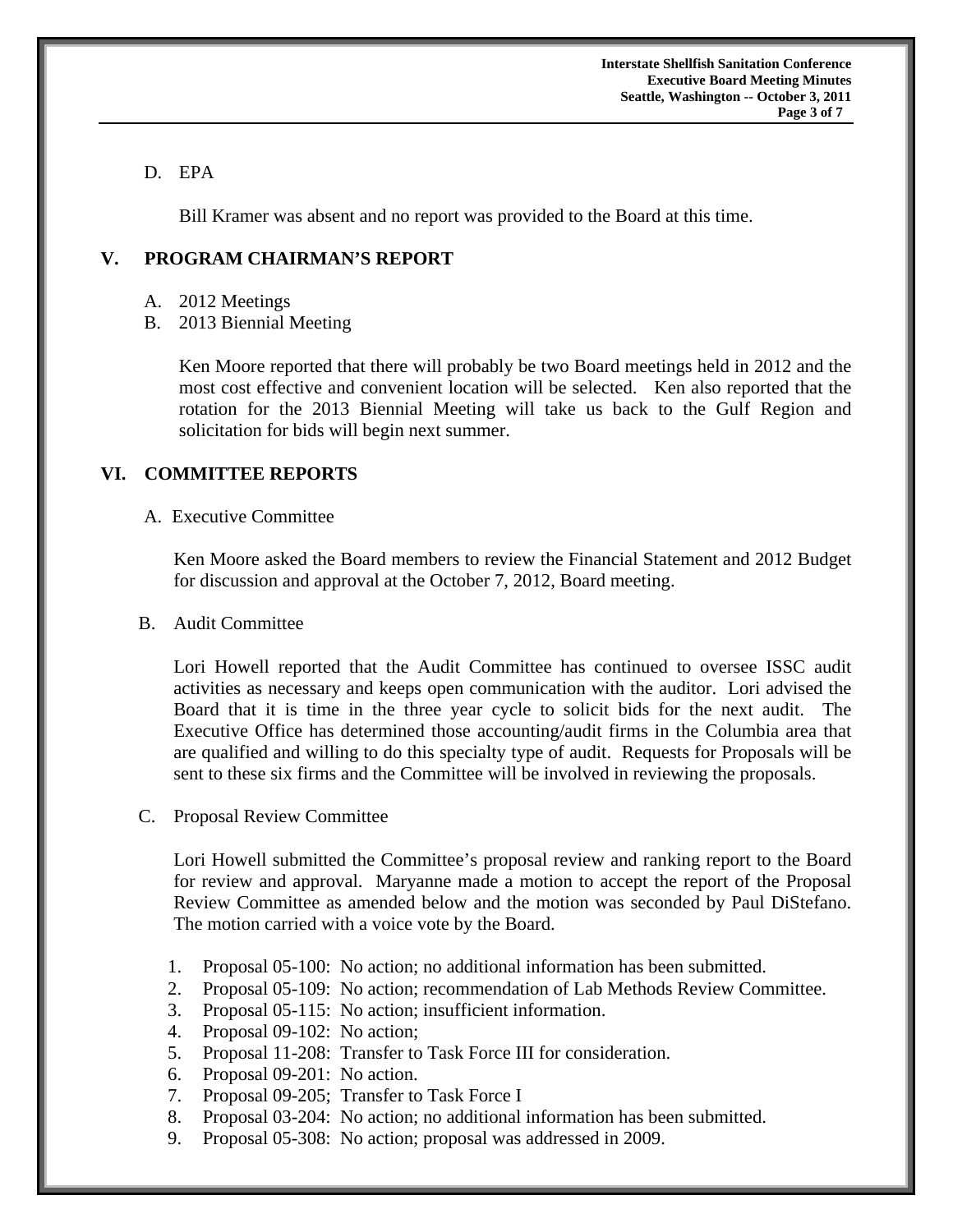The Board rejected the following amendments to the report:

- 1. Proposal 11-117: Transfer to Task Force III.
- 2. Proposal 11-205: Transfer to Task Force II.

#### C. Communications Committee

Bob Connell presented the Committee's report to the Board with the following recommendations:

- 1. Request that the Executive Director consider new options for video conferencing and look into social media and to survey the Conference membership for their preferences for maintaining communication under tight budget conditions.
- 2. Recommended that the Communications Committee continue implementation of ongoing activities from previous committee assignments including development and distribution of a description of ISSC communication capabilities.

Bill Dewey made a motion to adopt the Committee report as submitted and approve the recommendations which was seconded by Paul Comar. The motion carried with a voice vote by the Board.

D. Resolutions Committee

Bob Rheault submitted the Resolution's Committee report to the Board with the following recommendations:

- 1. Approve Resolution 11-001: Justin Taylor Memorial Resolution
- 2. Approve Resolution 11-002: Peter Maistrellis Memorial Resolution. A motion to approve submission of Resolution No. 11-001 and No.11-002 to the General Assembly was made by Maryanne Guichard and seconded by Johnathan Gerhardt. The motion carried with a voice vote by the Board.
- 3. Approve Resolution 11-003 as a substitute for Proposal 07-303 which addresses Guidance on Equivalence Criteria for Food. Ken Moore advised that he had discussed this proposal with FDA and then explained the content of this proposal and the reasoning for the resolution as a substitute. FDA is in agreement with this recommendation. After a brief discussion of additional information provided by Paul DiStefano, a motion to approve was made by Bill Dewey and seconded by Johnathan Gerhardt. The motion carried with a voice vote by the Board.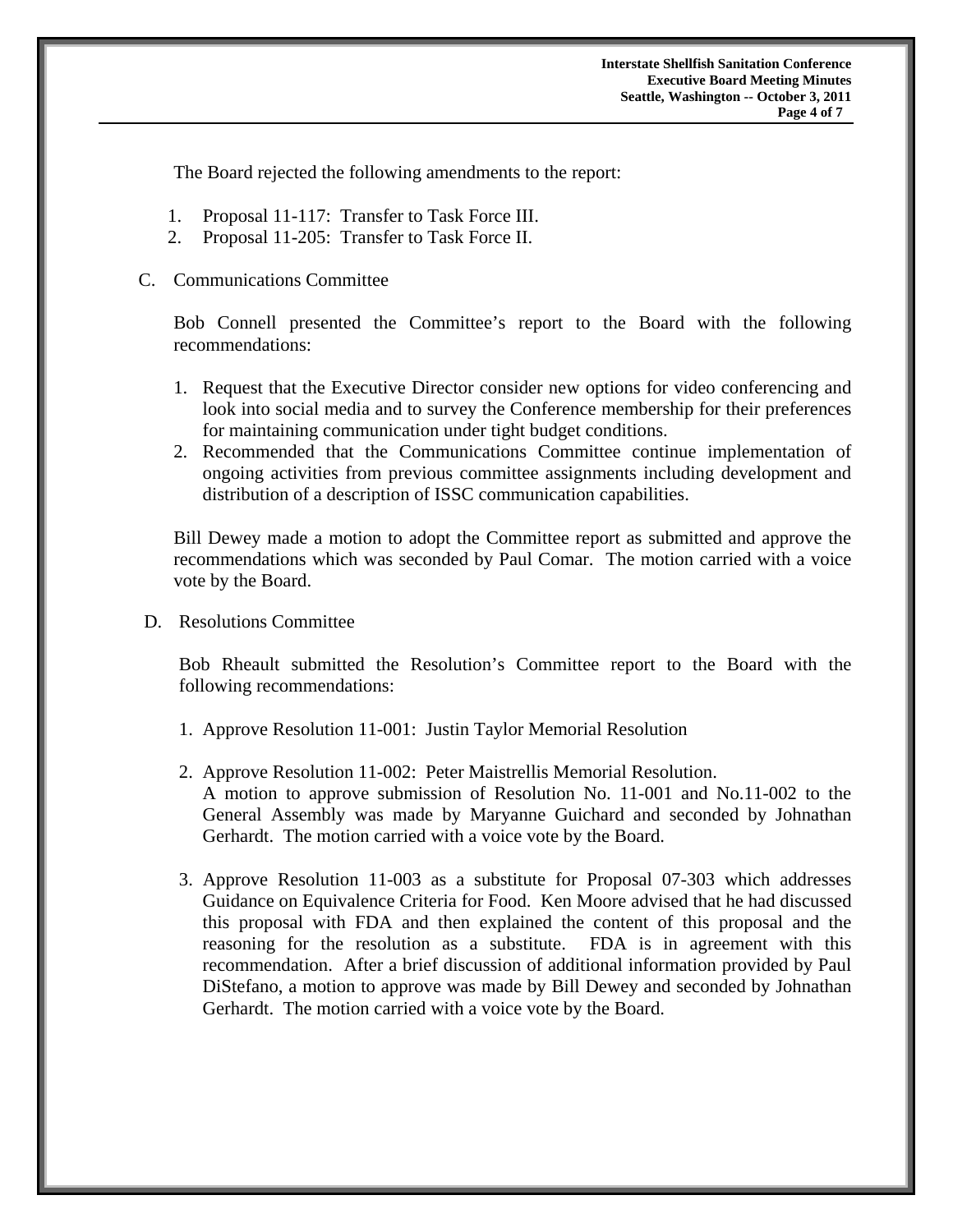#### **VII. OLD BUSINESS**

A. Task Force Vacancies

 Ken Moore advised the Board that Task Force rosters had previously been submitted to the Board and asked that the Board approve the following changes.

- 1. Appoint Dave Wallace to replace Pete Jensen on Task Force I. A motion to approve was made by Johnathan Gerhardt and seconded by Al Sunseri. The motion carried with a voice vote by the Board.
- 2. Appoint Cali Alexander to replace Bill Hastback on Task Force II. A motion to approve was made by Lori Howell and seconded by Paul DiStefano. The motion carried with a voice vote by the Board.
- 3. Appoint Quincy Boyce to replace Ed Watson on Task Force III. A motion to approve was made by Maryanne Guichard and seconded by Lori Howell. The motion carried with a voice vote by the Board.
- 4. Appoint Eric Hickey to replace Chris Nash on Task Force III. A motion to approve was made by Lori Howell and seconded by Maryanne Guichard. The motion carried with a voice vote by the Board.
- 5. Appoint Clifford Hillman to replace Al Sunseri on Task Force I. A motion to approve was made by Johnathan Gerhardt and seconded by Maryanne Guichard. The motion carried with a voice vote by the Board.

#### **VIII. NEW BUSINESS**

A. Late Proposals

 Ken Moore advised the Board of the following late proposals submitted for approval by the Board.

1. Add Proposal 09-205 to Task Force II. The Growing Area Classification Committee will review and make recommendations to the task force for consideration. Ken Moore explained that this proposal was adopted at the 2009 Biennial Meeting but FDA did not concur with the Conference action. This proposal was not included in the proposal package distribution for the 2011 Biennial Meeting. A new, almost identical, proposal was submitted by the same submitter. Ken recommended the Board allow the Growing Area Classification Committee to make a recommendation to the task force on Proposal 09-205, which is almost identical to Proposal 11-114. A motion to approve this recommendation was made by Bill Dewey and seconded by Keith Skiles. The motion carried with a voice vote by the Board.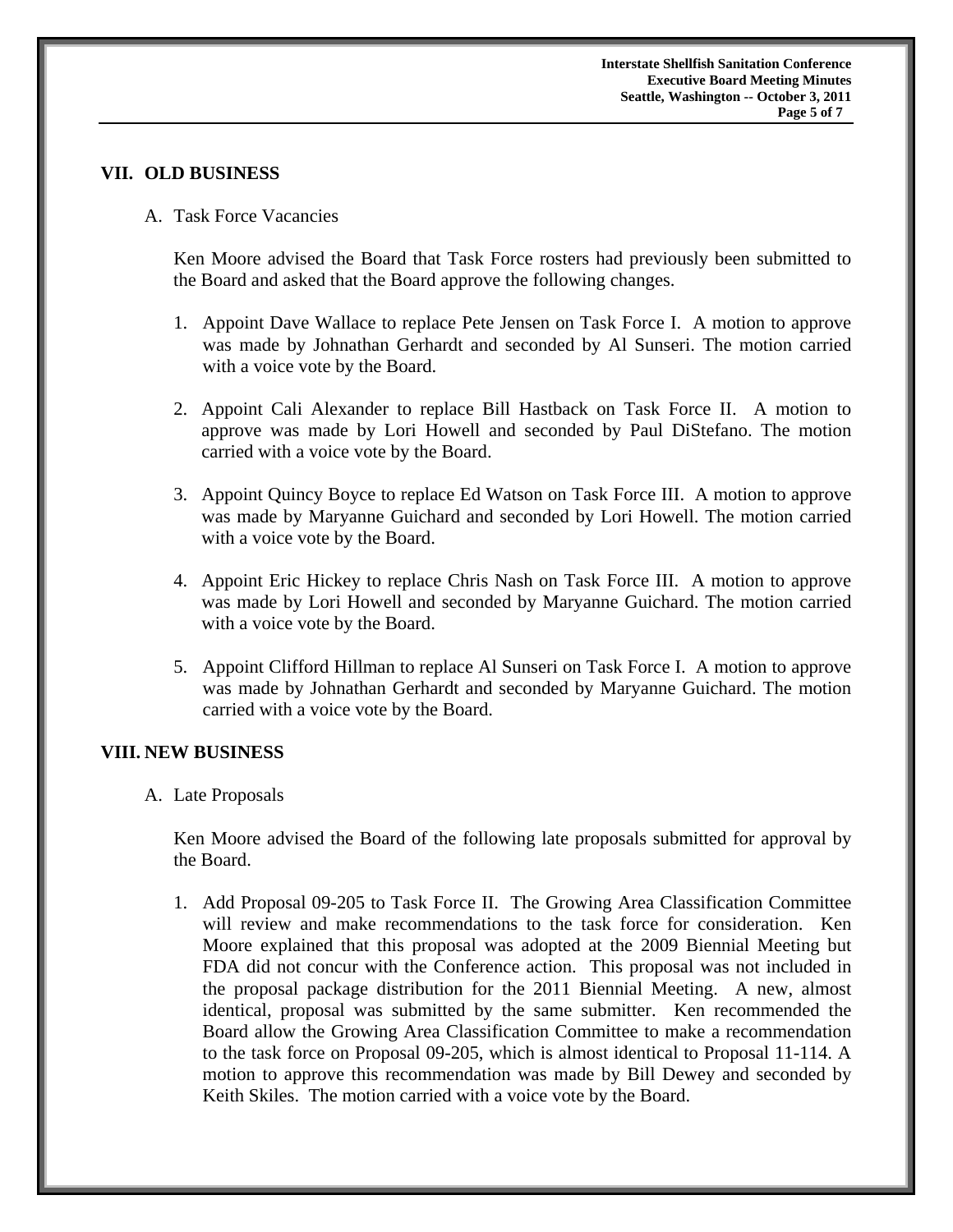- 2. Substitute Proposal 07-303 with Resolution 11-003. (Addressed in previous action by the Board under Item VI. Committee Reports D. Resolutions Committee.)
- 3. Add Proposal 05-310 to Task Force III. Ken Moore explained that the NSSP Evaluation Criteria Committee had submitted evaluation criteria for FDA to use in evaluating the plant element in a State. In 2007 the Task Force recommended adoption of that criteria and in the Closing General Assembly that criteria was sent back to the committee and FDA was asked to conduct a two-year pilot and provide the information to the committee. FDA has completed the pilot and the committee has reviewed the criteria and is prepared to make a recommendation. Ken asked the committee be allowed to make their recommendation to Task Force III. A motion to approve was made by Bill Dewey and seconded by Johnathan Gerhardt. The motion was approved by a voice vote by the Board.
- 4. Add Proposal 09-107 to Task Force I. Ken Moore explained that this is a laboratory method to approve the Abraxis Kit for PSP. This proposal was submitted in 2009 and the Board supported the use of the Abraxis Kit in conjunction with the Jellett Kit in making fish/no fish decisions in the Dockside Testing Program. There were some concerns regarding the use of the Abraxis Kit because it was not approved. We asked Abraxis to submit data and they indicated they did not have an interest in doing that but we suggested to them that there was an interest and that we would provide assistance to them. The State of Maine developed analytical information using kits provided by Abraxis. That information was submitted to the Laboratory Methods Review Committee (LMRC) for review and they were prepared to make a recommendation on that proposal but it was not in the package because at the time we didn't have the data. The approval of this kit will more clearly define the use of that kit in the Dockside Testing Program. Ken recommended that the Board allow Task Force I to consider Proposal 09-107. The LMRC has reviewed the method and its use with rapid alcohol extraction. A motion to approve the recommendation was made by Keith Skiles and seconded by Johnathan Gerhardt. The motion carried with a voice vote by the Board.
- B. Executive Board Member Elections

Ken Moore reported the results of the Executive Board elections held earlier in the day.

Non-Producing States Alternate 1 Quincy Boyce (Utah) Non-Producing States Alternate 2 Martina Keif (Pennsylvania) Non-Producing States Alternate 3 Vijaya Pandit (Michigan) Region 1 Regulatory Member Mike Hickey (Massachusetts) Region 1 Regulatory Alternate Eric Hickey (Massachusetts) Region 2 Industry Member Steve Fleetwood (New Jersey) Region 2 Industry Alternate Jimmy Bloom (Connecticut) Region 3 Regulatory Member Julie Henderson (Virginia) Region 3 Regulatory Alternate Kathy Brohawn (Maryland) Region 4 Industry Member Tommy Ward (Florida)

Non-Producing States Member Bruce Flippens (District of Columbia)